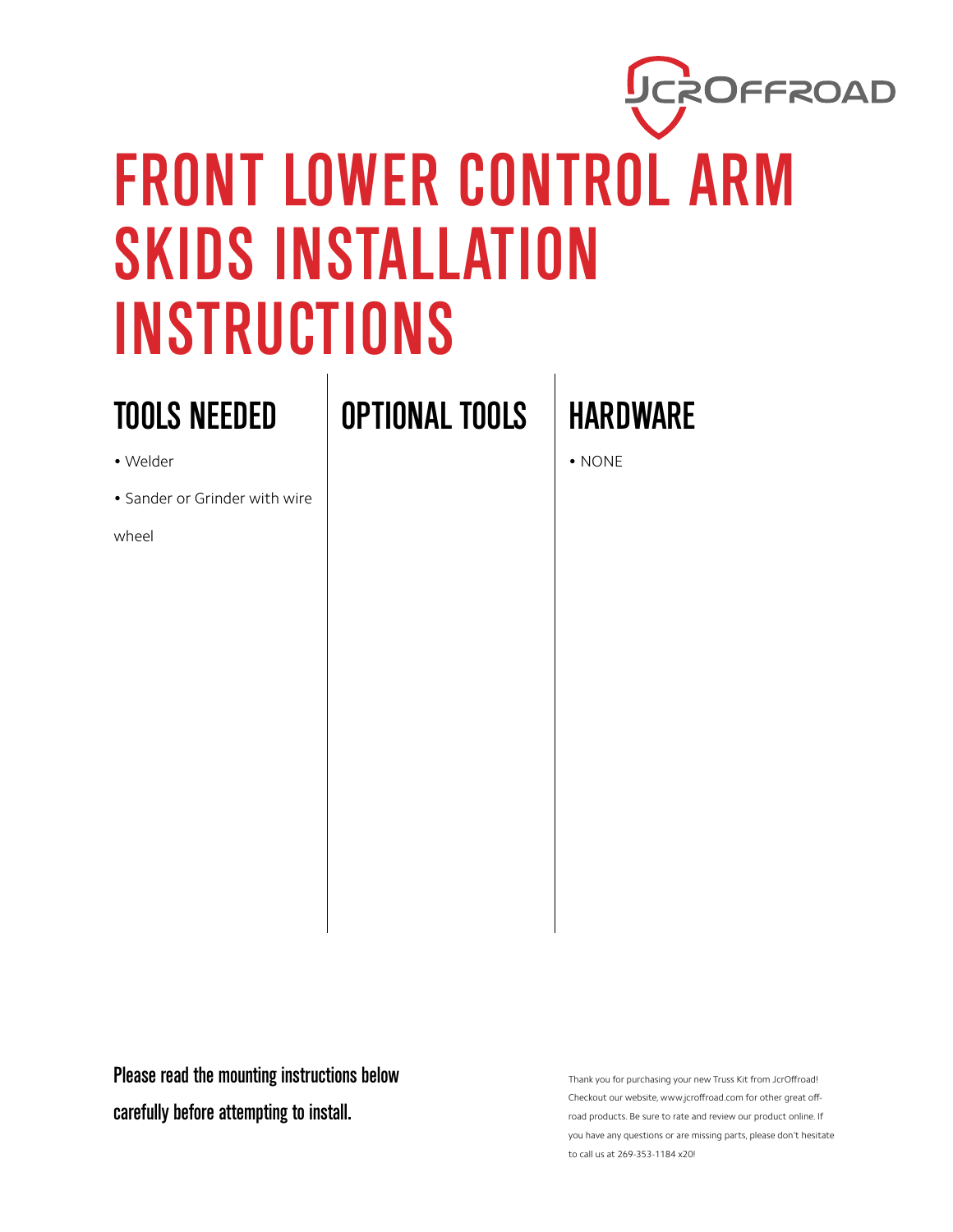- Start with one side and drop the lower control arm from the mounting bracket and let it hang out of the way. Clean the edges of the lower control arm brackets and the axle tube just above the brackets, down to the bare metal. 1
- 2 Tack weld the skid in place, then proceed to weld the skid to the lower control arm bracket and the front of the axle tube as shown.



- $\,3\,$  Once the skid is fully welded and has cooled, cover any bare steel with your choice of coatings.
- 4 Install the lower control arm back into the mounting bracket. Repeat on the other side.
- $\bf 5$  Thats it, now hit the trails knowing that your lower control arms are protected!